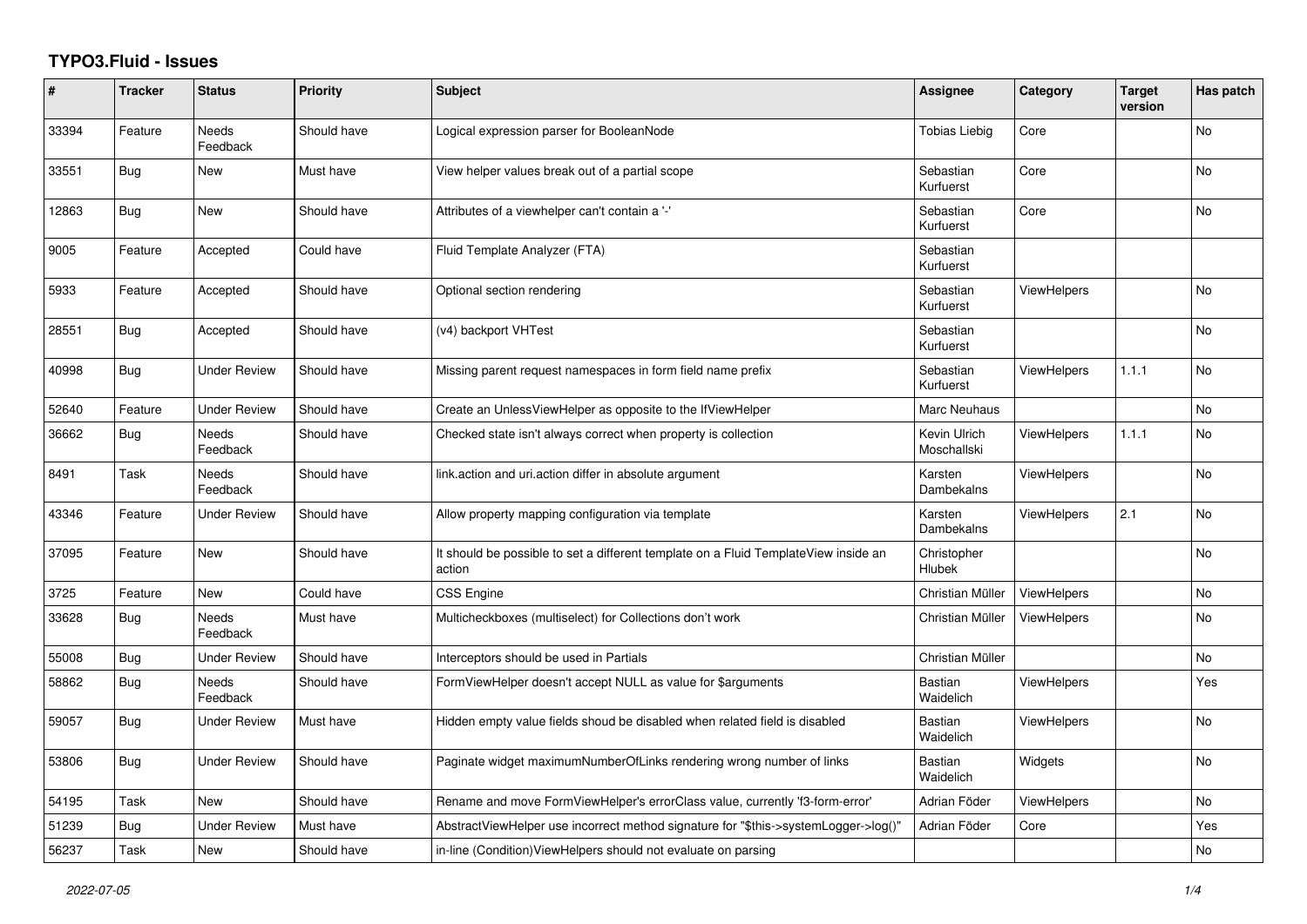| #     | <b>Tracker</b> | <b>Status</b> | <b>Priority</b>      | Subject                                                                                                | <b>Assignee</b> | Category    | <b>Target</b><br>version | Has patch |
|-------|----------------|---------------|----------------------|--------------------------------------------------------------------------------------------------------|-----------------|-------------|--------------------------|-----------|
| 47669 | Task           | <b>New</b>    | Should have          | FormViewHelper does not define the default request method                                              |                 |             |                          | <b>No</b> |
| 45394 | Task           | New           | Should have          | Forwardport Unit test for standalone view                                                              |                 | View        |                          | No        |
| 43072 | Task           | New           | Should have          | Remove TOKENS for adding templates fallback in Backporter                                              |                 | View        |                          | No        |
| 43071 | Task           | <b>New</b>    | Should have          | Remove TOKENS for adding fallback teplates in B                                                        |                 |             |                          | No        |
| 42743 | Task           | New           | Should have          | Remove inline style for hidden form fields                                                             |                 |             |                          | No        |
| 34309 | Task           | <b>New</b>    | Could have           | Unknown ViewHelpers cause exception - should be handled more graceful                                  |                 | ViewHelpers |                          | No        |
| 32035 | Task           | New           | Should have          | Improve fluid error messages                                                                           |                 | Core        |                          | Yes       |
| 26664 | Task           | New           | Won't have this time | Clean up Form ViewHelpers                                                                              |                 | ViewHelpers |                          | No        |
| 26658 | Task           | <b>New</b>    | Won't have this time | Make Form ViewHelpers consistent                                                                       |                 | ViewHelpers |                          | No        |
| 10911 | Task           | New           | Should have          | Tx_Fluid_ViewHelpers_Form_AbstractFormViewHelper->renderHiddenIdentityField<br>should be more reliable |                 | ViewHelpers |                          | No        |
| 9950  | Task           | New           | Should have          | Binding to nested arrays impossible for form-elements                                                  |                 | ViewHelpers |                          |           |
| 62346 | Feature        | <b>New</b>    | Could have           | f:comment should have high precende                                                                    |                 | Core        | 3.x                      | <b>No</b> |
| 60271 | Feature        | <b>New</b>    | Should have          | Paginate viewhelper, should also support arrays                                                        |                 |             |                          | No        |
| 60181 | Feature        | New           | Could have           | Caching mechanism for Fluid Views/Templates                                                            |                 | View        |                          | No        |
| 60003 | Feature        | New           | Should have          | Add required-Attribute to f:form.password                                                              |                 | ViewHelpers |                          | No        |
| 51277 | Feature        | New           | Should have          | ViewHelper context should be aware of actual file occurrence                                           |                 |             |                          | No        |
| 51100 | Feature        | New           | Must have            | Links with absolute URI should have the option of URI Scheme                                           |                 | ViewHelpers |                          | No        |
| 48355 | Feature        | New           | Could have           | Assign output of viewhelper to template variable for further processing.                               |                 |             |                          |           |
| 46545 | Feature        | New           | Should have          | Better support for arrays in options of SelectViewHelper                                               |                 |             |                          | No        |
| 45153 | Feature        | New           | Should have          | f:be.menus.actionMenuItem - Detection of the current select option is insufficient                     |                 |             |                          | No        |
| 42397 | Feature        | New           | Should have          | Missing viewhelper for general links                                                                   |                 |             |                          | <b>No</b> |
| 40081 | Feature        | New           | Should have          | Allow assigned variables as keys in arrays                                                             |                 |             |                          | No        |
| 39936 | Feature        | New           | Should have          | registerTagAttribute should handle default values                                                      |                 | ViewHelpers |                          | <b>No</b> |
| 38130 | Feature        | New           | Should have          | Checkboxes and multiple select fields should have an assignable default value                          |                 |             |                          | No        |
| 36559 | Feature        | New           | Could have           | New widget progress bar                                                                                |                 |             |                          | Yes       |
| 36410 | Feature        | <b>New</b>    | Should have          | Allow templates to send arguments back to layout                                                       |                 | ViewHelpers |                          | No        |
| 33215 | Feature        | New           | Should have          | RFC: Dynamic values in ObjectAccess paths                                                              |                 |             |                          | No        |
| 31955 | Feature        | New           | Should have          | f:uri.widget                                                                                           |                 | Widgets     |                          | No        |
| 30555 | Feature        | New           | Could have           | Make TagBuilder more extensible                                                                        |                 | Core        |                          | No        |
| 10472 | Feature        | New           | Could have           | Fluid Standalone distribution                                                                          |                 | Core        |                          | No        |
| 9514  | Feature        | New           | Should have          | Support explicit Array Arguments for ViewHelpers                                                       |                 |             |                          |           |
| 7608  | Feature        | New           | Could have           | Configurable shorthand/object accessor delimiters                                                      |                 | Core        |                          | Yes       |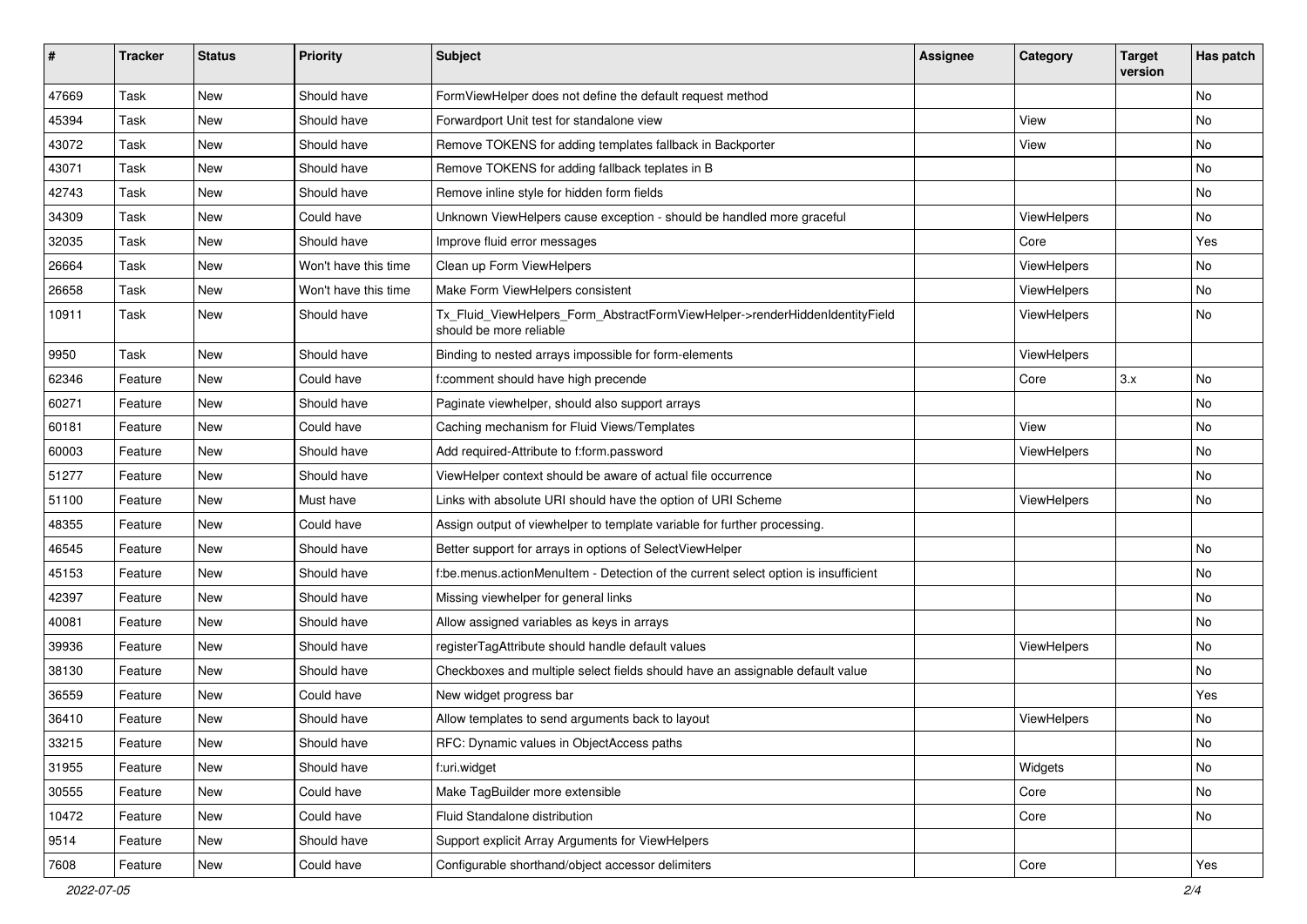| $\vert$ # | <b>Tracker</b> | <b>Status</b>     | <b>Priority</b> | <b>Subject</b>                                                                                              | Assignee | Category           | <b>Target</b><br>version | Has patch |
|-----------|----------------|-------------------|-----------------|-------------------------------------------------------------------------------------------------------------|----------|--------------------|--------------------------|-----------|
| 4704      | Feature        | <b>New</b>        | Should have     | Improve parsing exception messages                                                                          |          | Core               |                          |           |
| 1907      | Feature        | New               | Could have      | Default values for view helpers based on context                                                            |          | Core               |                          |           |
| 60856     | Bug            | New               | Must have       | Target attribute not supported by the form viewhelper                                                       |          | ViewHelpers        |                          | Yes       |
| 58983     | <b>Bug</b>     | New               | Should have     | format.date does not respect linebreaks and throws exception                                                |          |                    |                          | No        |
| 58921     | <b>Bug</b>     | <b>New</b>        | Should have     | f:form.* VHs crash if NOT inside f:form but followed by f:form                                              |          |                    |                          | <b>No</b> |
| 57885     | Bug            | New               | Must have       | Inputs are cleared from a second form if the first form produced a vallidation error                        |          |                    |                          | <b>No</b> |
| 54284     | <b>Bug</b>     | New               | Should have     | Default Option for Switch/Case VH                                                                           |          | ViewHelpers        |                          | No        |
| 52591     | <b>Bug</b>     | New               | Should have     | The Pagination Widget broken for joined objects                                                             |          |                    |                          | No        |
| 52419     | Bug            | New               | Should have     | Wrong PHPDocs notation for default value inline f:translate viewhelper                                      |          |                    | 2.0                      | <b>No</b> |
| 49600     | Bug            | New               | Should have     | f:form tag shown as a HTML on frontend                                                                      |          | <b>ViewHelpers</b> |                          | <b>No</b> |
| 49038     | Bug            | New               | Must have       | form select does not select the first item if prependOptionValue is used                                    |          |                    |                          | No        |
| 45384     | <b>Bug</b>     | New               | Must have       | Persisted entity object in widget-configuration cannot be deserialized (after reload)                       |          | Widgets            | 2.0.1                    | No        |
| 40064     | Bug            | New               | Must have       | Multiselect is not getting persisted                                                                        |          | <b>ViewHelpers</b> |                          | <b>No</b> |
| 39990     | Bug            | New               | Should have     | Same form twice in one template: hidden fields for empty values are only rendered<br>once                   |          | Core               |                          | <b>No</b> |
| 38369     | <b>Bug</b>     | <b>New</b>        | Must have       | Resource ViewHelpers should not fall back to request package                                                |          | View               |                          | <b>No</b> |
| 37619     | Bug            | New               | Should have     | Fatal Error when using variable in name attribute of Section ViewHelper                                     |          | <b>ViewHelpers</b> |                          | <b>No</b> |
| 36655     | Bug            | New               | Should have     | <b>Pagination Links</b>                                                                                     |          | Widgets            |                          | No        |
| 30937     | Bug            | New               | Should have     | CropViewHelper stringToTruncate can't be supplied so it can't be easily extended                            |          | ViewHelpers        |                          | Yes       |
| 28554     | Bug            | <b>New</b>        | Should have     | (v4) implement feature flag to disable caching                                                              |          |                    |                          | <b>No</b> |
| 28553     | Bug            | New               | Should have     | improve XHProf test setup                                                                                   |          |                    |                          | <b>No</b> |
| 28552     | Bug            | New               | Should have     | (v5) write ViewHelper test for compiled run; adjust functional test to do two passes<br>(uncached & cached) |          |                    |                          | No        |
| 28550     | <b>Bug</b>     | New               | Should have     | (v4) make widgets cacheable, i.e. not implement childnodeaccess interface                                   |          |                    |                          | <b>No</b> |
| 28549     | Bug            | <b>New</b>        | Should have     | make widgets cacheable, i.e. not implement childnodeaccess interface                                        |          |                    |                          | <b>No</b> |
| 27607     | <b>Bug</b>     | <b>New</b>        | Must have       | Make Fluid comparisons work when first element is STRING, second is NULL.                                   |          | Core               |                          | No        |
| 13045     | <b>Bug</b>     | New               | Should have     | Entity decode of strings are different between if-conditions and output of variable                         |          |                    |                          |           |
| 8648      | <b>Bug</b>     | New               | Should have     | format.crop ViewHelper should support all features of the crop stdWrap function                             |          | <b>ViewHelpers</b> |                          | <b>No</b> |
| 3481      | Bug            | New               | Should have     | Use ViewHelperVariableContainer in PostParseFacet                                                           |          | Core               |                          | <b>No</b> |
| 46091     | Task           | Needs<br>Feedback | Should have     | Show source file name and position on exceptions during parsing                                             |          |                    |                          | <b>No</b> |
| 45345     | Feature        | Needs<br>Feedback | Should have     | Easy to use comments for fluid that won't show in output                                                    |          |                    |                          |           |